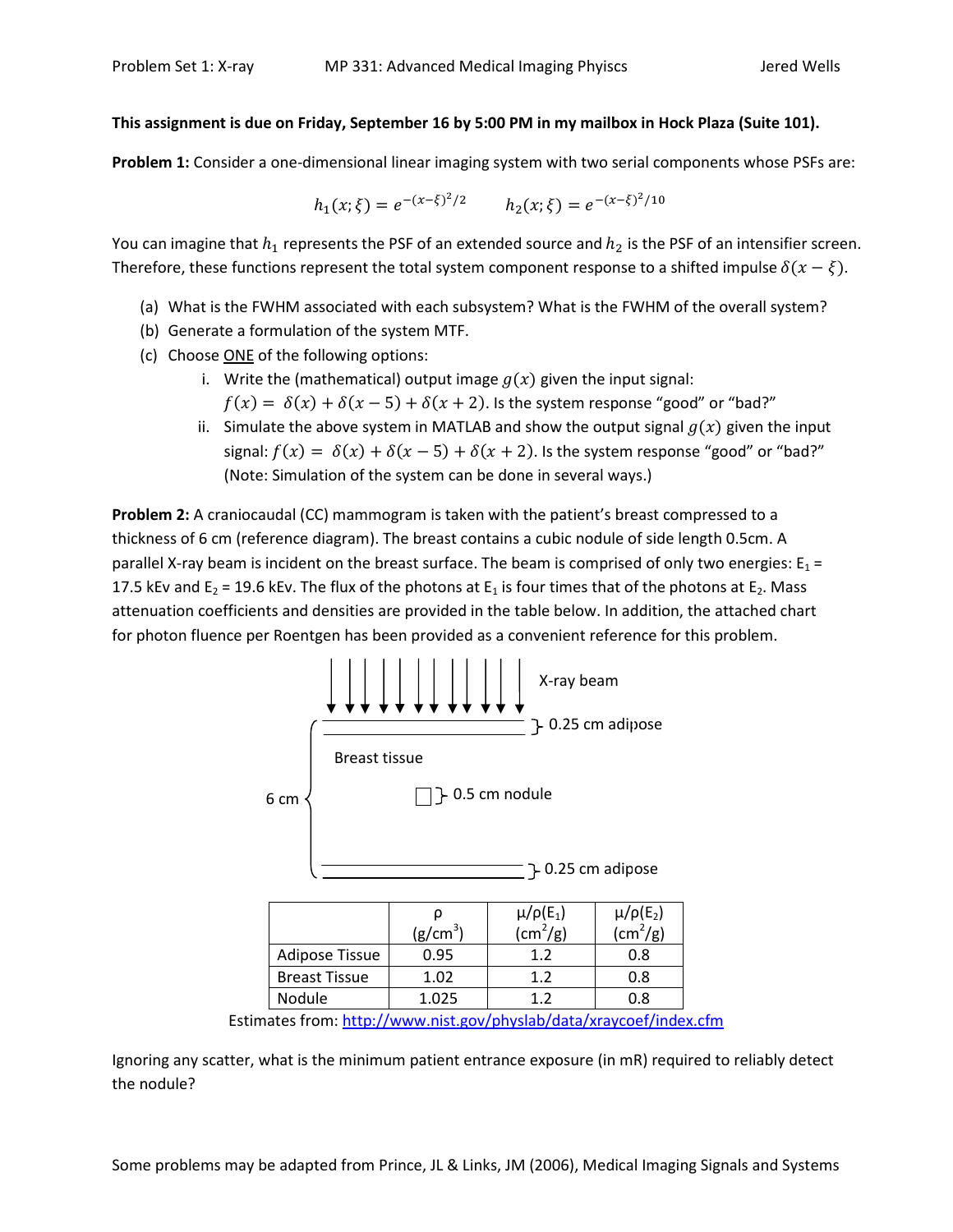

Johns, HE & Cunningham, JR, The Physics of Radiology, 4th Ed., Thomas, Springfield, 1983, (p. 262)